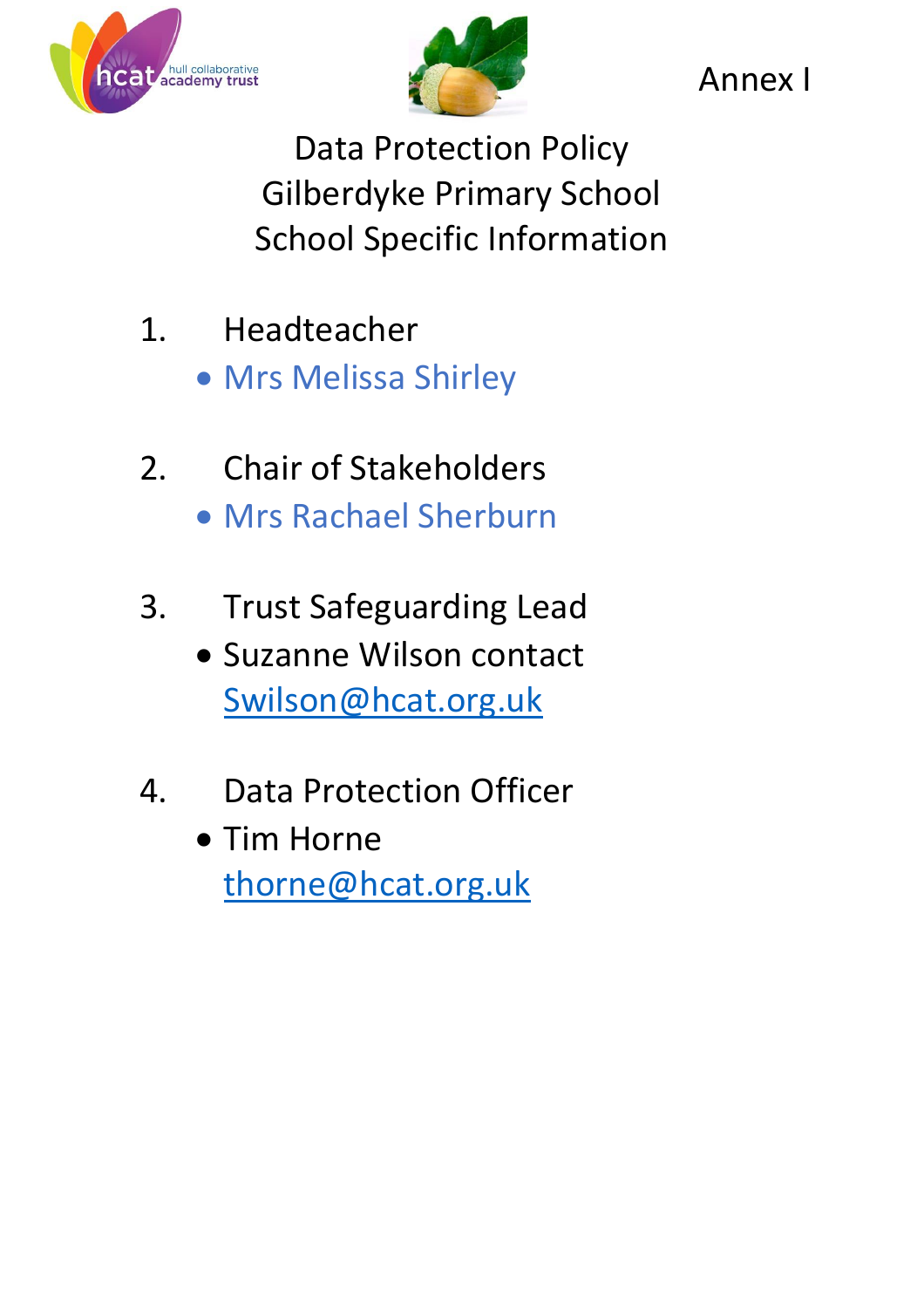

# **Hull Collaborative Academy Trust**

# **Data protection policy**

# **2021 Refresh**

| Approved by:                     | <b>HCAT Full Board</b> | Date: [March 2021] |
|----------------------------------|------------------------|--------------------|
| Last reviewed on:                | [March 2021]           |                    |
| Next review due by: [March 2024] |                        |                    |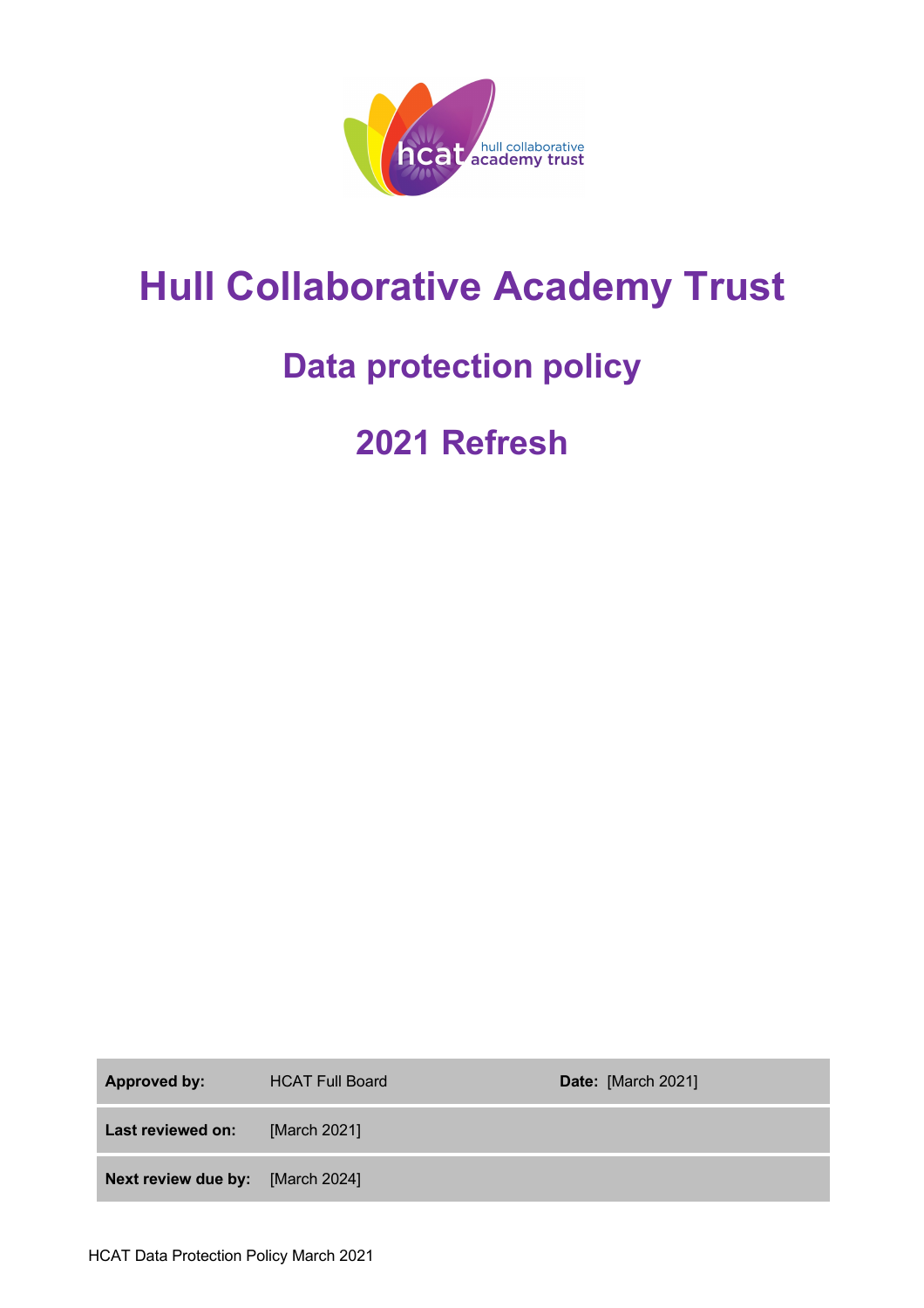# **Contents**

| 2. |  |  |  |  |
|----|--|--|--|--|
| 3. |  |  |  |  |
| 4. |  |  |  |  |
| 5. |  |  |  |  |
| 6. |  |  |  |  |
| 7. |  |  |  |  |
| 8. |  |  |  |  |
| 9. |  |  |  |  |
|    |  |  |  |  |
|    |  |  |  |  |
|    |  |  |  |  |
|    |  |  |  |  |
|    |  |  |  |  |
|    |  |  |  |  |
|    |  |  |  |  |
|    |  |  |  |  |
|    |  |  |  |  |
|    |  |  |  |  |
|    |  |  |  |  |

Appendix 1: Personal data breach procedure

- Appendix 2: Personal data breach form
- Appendix 3: Suggested Subject Access Request Form information required
- Appendix 4: Subject Access Request Receipt and process
- Appendix 5: 2019 IRMS records Retention

#### Appendix 6: HCAT Data Sharing Agreement

Appendix 7 parts i, ii, iii GPPR Fair usage forms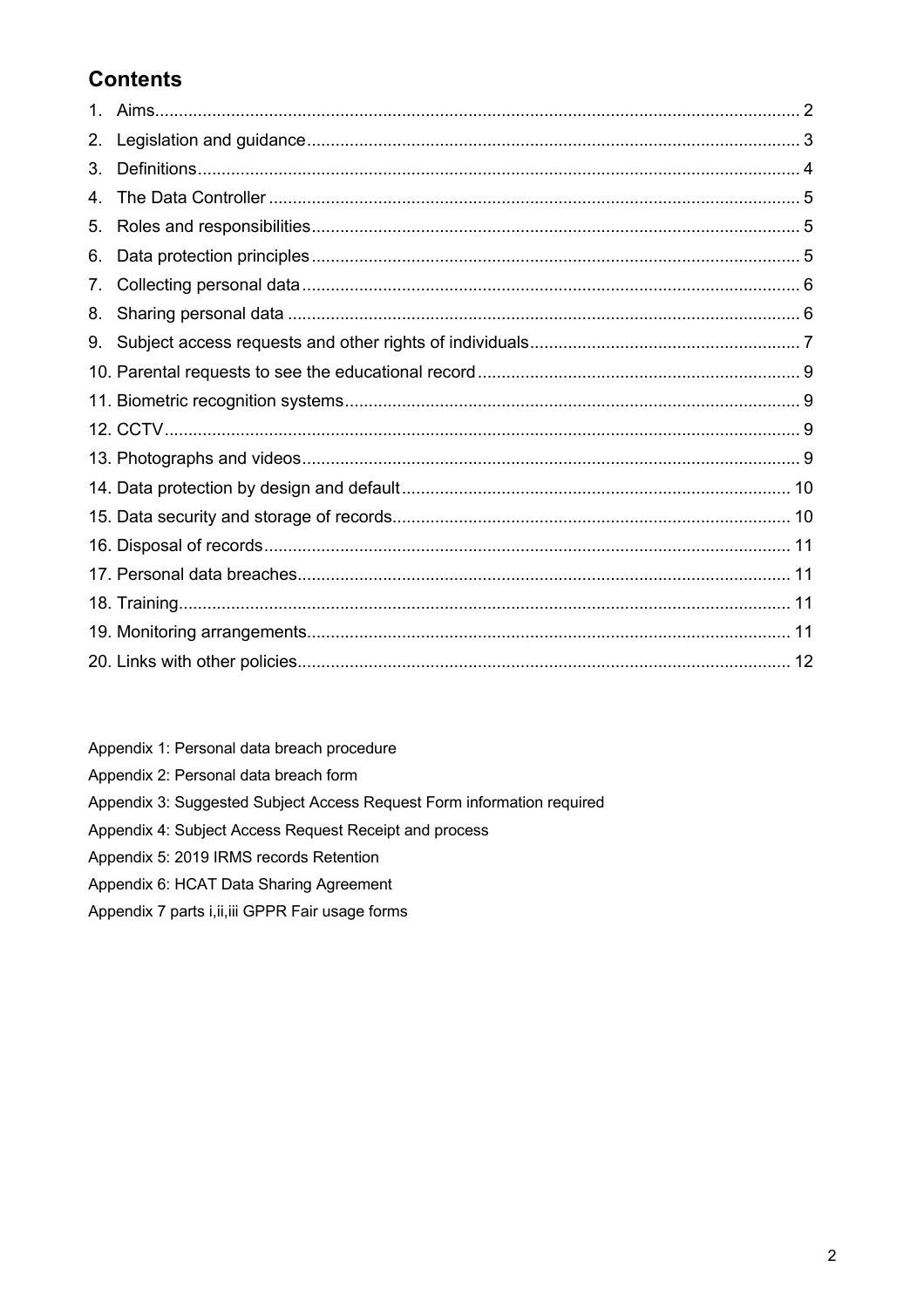### **1. Aims**

Our Trust aims to ensure that all personal data collected about staff, pupils, parents, governors, visitors and other individuals is collected, stored and processed in accordance with the General Data Protection Regulation (GDPR) and the expected provisions of the Data Protection Act 2018 (DPA 2018) as set out in the Data Protection Bill.

This policy applies to all personal data, regardless of whether it is in paper or electronic format.

### **2. Legislation and guidance**

This policy meets the requirements of the GDPR and the expected provisions of the DPA 2018. It is based on guidance published by the Information Commissioner's Office (ICO) on the GDPR and the ICO's code of practice for subject access requests.

#### *In our schools that use biometric data*

It meets the requirements of the Protection of Freedoms Act 2012 when referring to our use of biometric data.

#### *In our Schools that use CCTV*

It also reflects the ICO's code of practice for the use of surveillance cameras and personal information.

In addition, this policy complies with our funding agreement and articles of association.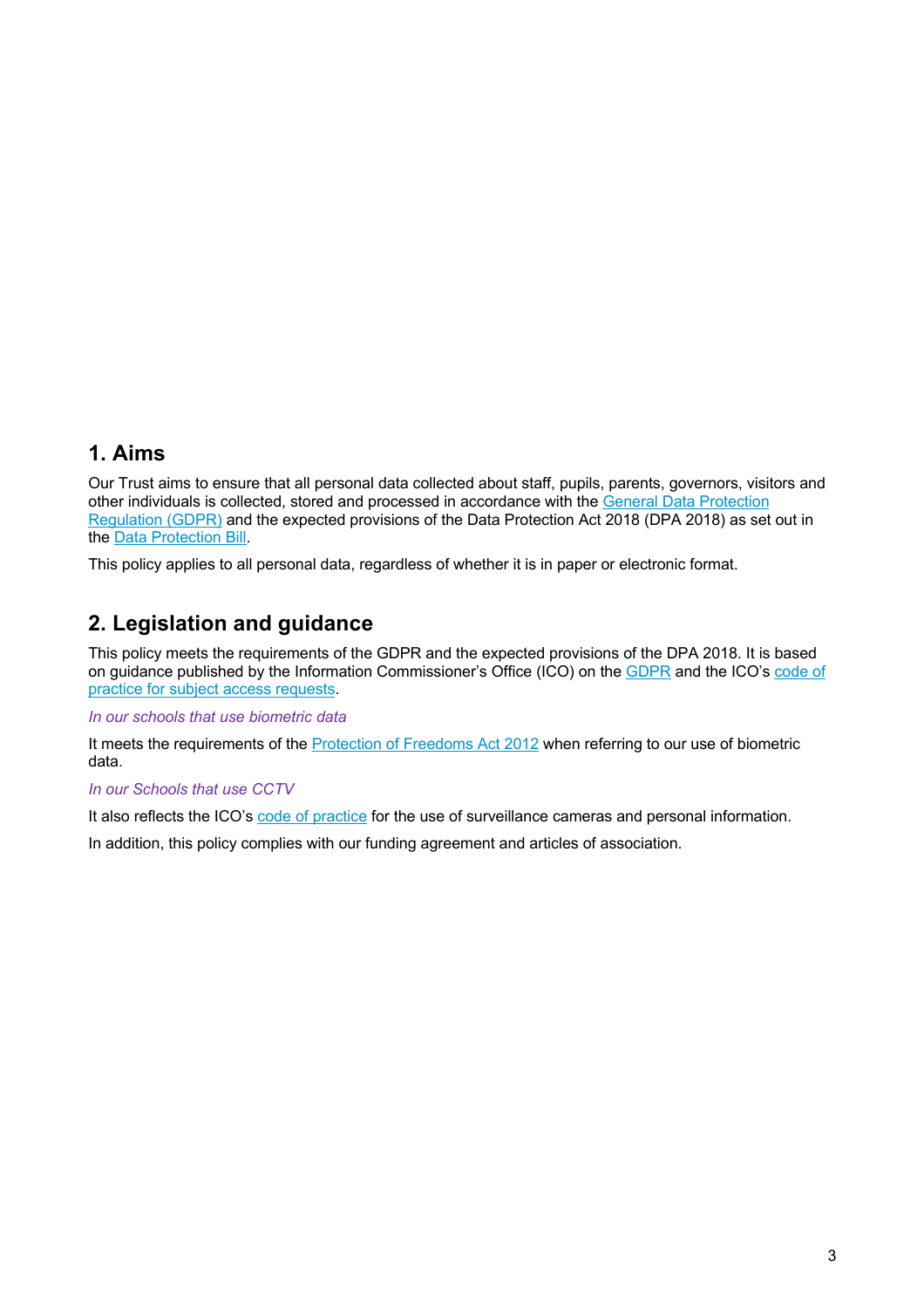# **3. Definitions**

**The Co** 

| Term                                          | <b>Definition</b>                                                                                                                                                                                                                                                                                                                                                                                                                                                                    |  |
|-----------------------------------------------|--------------------------------------------------------------------------------------------------------------------------------------------------------------------------------------------------------------------------------------------------------------------------------------------------------------------------------------------------------------------------------------------------------------------------------------------------------------------------------------|--|
| <b>Personal data</b>                          | Any information relating to an identified, or identifiable, individual.<br>This may include the individual's:<br>Name (including initials)<br>$\bullet$<br>Identification number<br>$\bullet$<br>Location data<br>$\bullet$<br>Online identifier, such as a username<br>It may also include factors specific to the individual's physical, physiological,<br>genetic, mental, economic, cultural or social identity.                                                                 |  |
| <b>Special categories</b><br>of personal data | Personal data which is more sensitive and so needs more protection, including<br>information about an individual's:<br>Racial or ethnic origin<br>$\bullet$<br>Political opinions<br>$\bullet$<br>Religious or philosophical beliefs<br>$\bullet$<br>Trade union membership<br>$\bullet$<br>Genetics<br>Biometrics (such as fingerprints, retina and iris patterns), where used for<br>٠<br>identification purposes<br>Health - physical or mental<br>Sex life or sexual orientation |  |
| <b>Processing</b>                             | Anything done to personal data, such as collecting, recording, organising,<br>structuring, storing, adapting, altering, retrieving, using, disseminating, erasing<br>or destroying.<br>Processing can be automated or manual.                                                                                                                                                                                                                                                        |  |
| Data subject                                  | The identified or identifiable individual whose personal data is held or processed.                                                                                                                                                                                                                                                                                                                                                                                                  |  |
| Data controller                               | A person or organisation that determines the purposes and the means of<br>processing of personal data.                                                                                                                                                                                                                                                                                                                                                                               |  |
| Data processor                                | A person or other body, other than an employee of the data controller, who<br>processes personal data on behalf of the data controller.                                                                                                                                                                                                                                                                                                                                              |  |
| <b>Personal data</b><br>breach                | A breach of security leading to the accidental or unlawful destruction, loss,<br>alteration, unauthorised disclosure of, or access to personal data.                                                                                                                                                                                                                                                                                                                                 |  |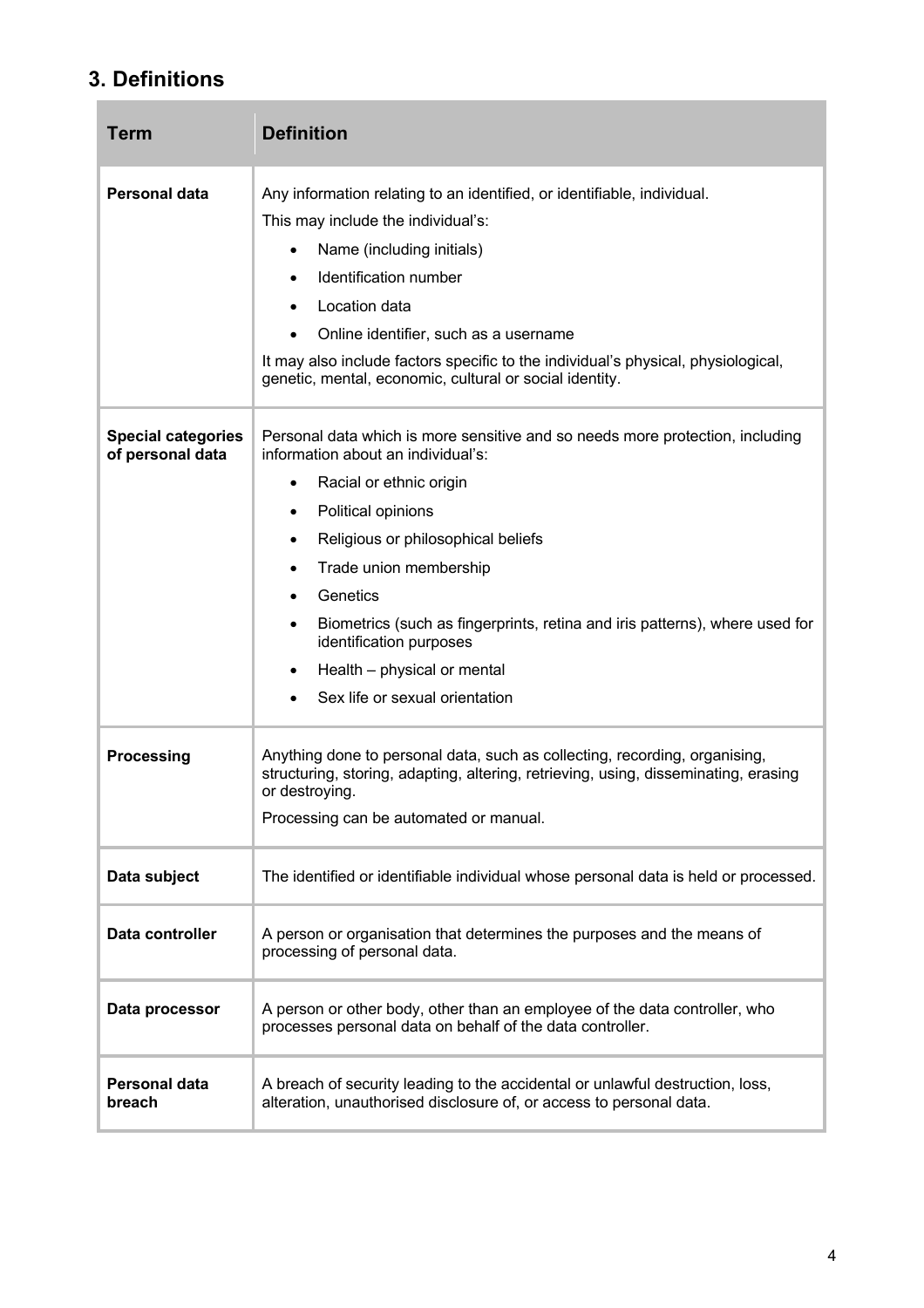# **4. The data controller**

Our Trusts processes personal data relating to parents, pupils, staff, governors, visitors and others, and therefore the Trust is a data controller.

The Trust is registered as a data controller with the ICO and will renew this registration annually or as otherwise legally required.

## **5. Roles and responsibilities**

This policy applies to **all staff** employed by our Trust, and to external organisations or individuals working on our behalf. Staff who do not comply with this policy may face disciplinary action.

#### **5.1 Trust board**

The Trust board has overall responsibility for ensuring that our Trust complies with all relevant data protection obligations.

#### **5.2 Data Protection Officer**

The data protection officer (DPO) is responsible for overseeing the implementation of this policy, monitoring our compliance with data protection law, and developing related policies and guidelines where applicable.

They will provide an annual report of their activities directly to the governing board and, where relevant, report to the board their advice and recommendations on Trust data protection issues.

The DPO is also the first point of contact for individuals whose data the Trust processes, and for the ICO.

Full details of the DPO's responsibilities are set out in their job description.

Our DPO is Tim Horne and is contactable via DPO@HCAT.org.uk

#### **5.3 Headteacher**

The headteachers acts as the representative of the data controller on a day-to-day basis.

#### **5.4 All staff**

Staff are responsible for:

- Collecting, storing and processing any personal data in accordance with this policy
- Informing the Trust of any changes to their personal data, such as a change of address
- Contacting the DPO in the following circumstances:
	- $\circ$  With any questions about the operation of this policy, data protection law, retaining personal data or keeping personal data secure
	- o If they have any concerns that this policy is not being followed
	- o If they are unsure whether or not they have a lawful basis to use personal data in a particular way
	- $\circ$  If they need to rely on or capture consent, draft a privacy notice, deal with data protection rights invoked by an individual, or transfer personal data outside the European Economic Area
	- o If there has been a data breach
	- $\circ$  Whenever they are engaging in a new activity that may affect the privacy rights of individuals
	- $\circ$  If they need help with any contracts or sharing personal data with third parties

### **6. Data protection principles**

The GDPR is based on data protection principles that our Trust must comply with.

The principles say that personal data must be:

- Processed lawfully, fairly and in a transparent manner
- Collected for specified, explicit and legitimate purposes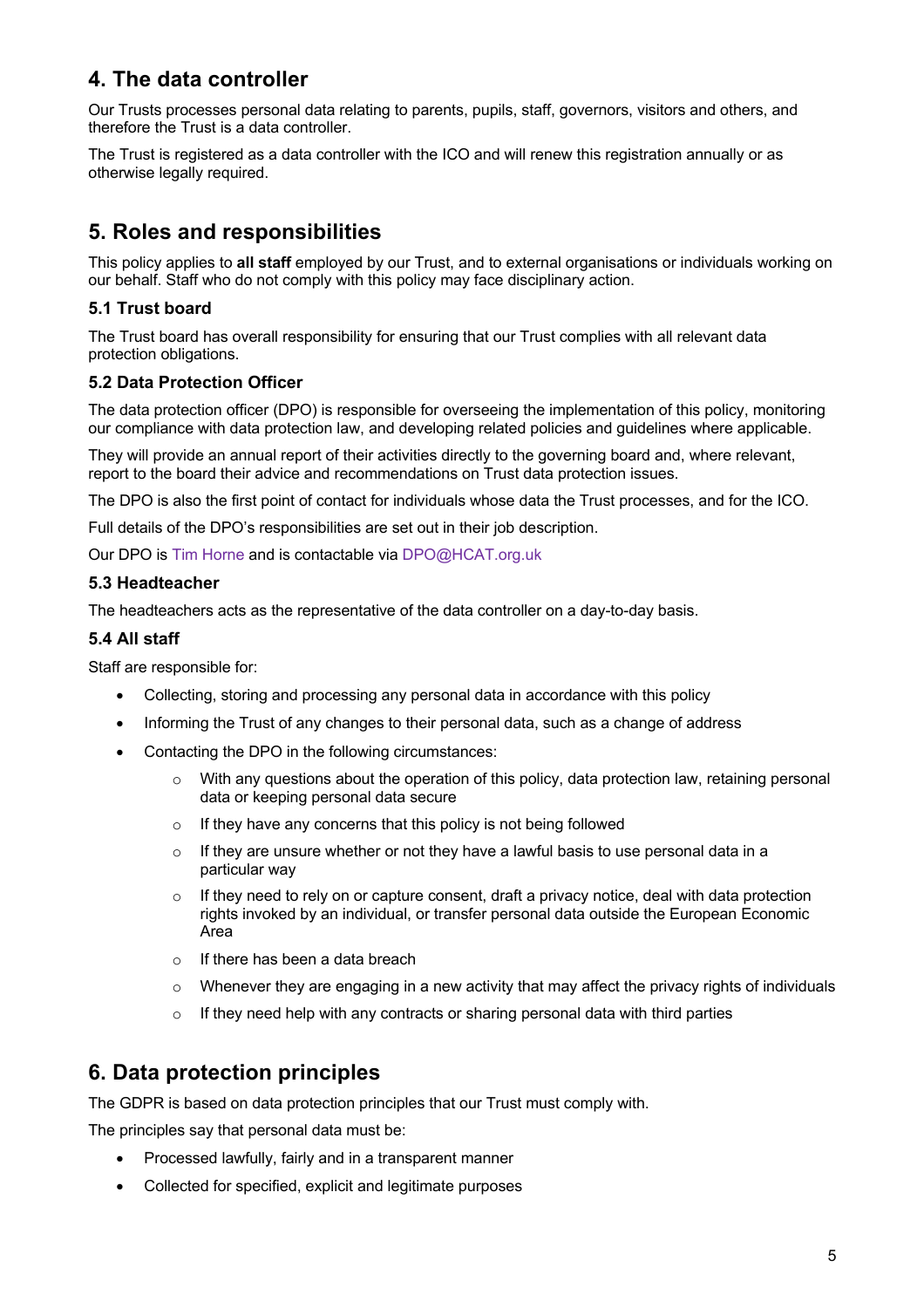- Adequate, relevant and limited to what is necessary to fulfil the purposes for which it is processed
- Accurate and, where necessary, kept up to date
- Kept for no longer than is necessary for the purposes for which it is processed
- Processed in a way that ensures it is appropriately secure

This policy sets out how the Trust aims to comply with these principles.

# **7. Collecting personal data**

#### **7.1 Lawfulness, fairness and transparency**

We will only process personal data where we have one of 6 'lawful bases' (legal reasons) to do so under data protection law:

- The data needs to be processed so that the school can **fulfil a contract** with the individual, or the individual has asked the school to take specific steps before entering into a contract
- The data needs to be processed so that the school can **comply with a legal obligation**
- The data needs to be processed to ensure the **vital interests** of the individual e.g. to protect someone's life
- The data needs to be processed so that the school, as a public authority, can perform a task **in the public interest,** and carry out its official functions
- The data needs to be processed for the **legitimate interests** of the school or a third party (provided the individual's rights and freedoms are not overridden)
- The individual (or their parent/carer when appropriate in the case of a pupil) has freely given clear **consent**

For special categories of personal data, we will also meet one of the special category conditions for processing which are set out in the GDPR and Data Protection Act 2018.

#### *In our Primary schools*

If we offer online services to pupils, such as classroom apps, and we intend to rely on consent as a basis for processing, we will get parental consent (except for online counselling and preventive services).

#### *In our Secondary schools*

If we offer online services to pupils, such as classroom apps, and we intend to rely on consent as a basis for processing, we will get parental consent where the pupil is under 12 (except for online counselling and preventive services).

Whenever we first collect personal data directly from individuals, we will provide them with the relevant information required by data protection law.

#### **7.2 Limitation, minimisation and accuracy**

We will only collect personal data for specified, explicit and legitimate reasons. We will explain these reasons to the individuals when we first collect their data.

If we want to use personal data for reasons other than those given when we first obtained it, we will inform the individuals concerned before we do so and seek consent where necessary.

Staff must only process personal data where it is necessary in order to do their jobs.

When staff no longer need the personal data they hold, they must ensure it is deleted or anonymised. This will be done in accordance with the Trusts records Management policy

### **8. Sharing personal data**

We will not normally share personal data with anyone else, but may do so where:

- There is an issue with a pupil or parent/carer that puts the safety of our staff at risk
- We need to liaise with other agencies we will seek consent as necessary before doing this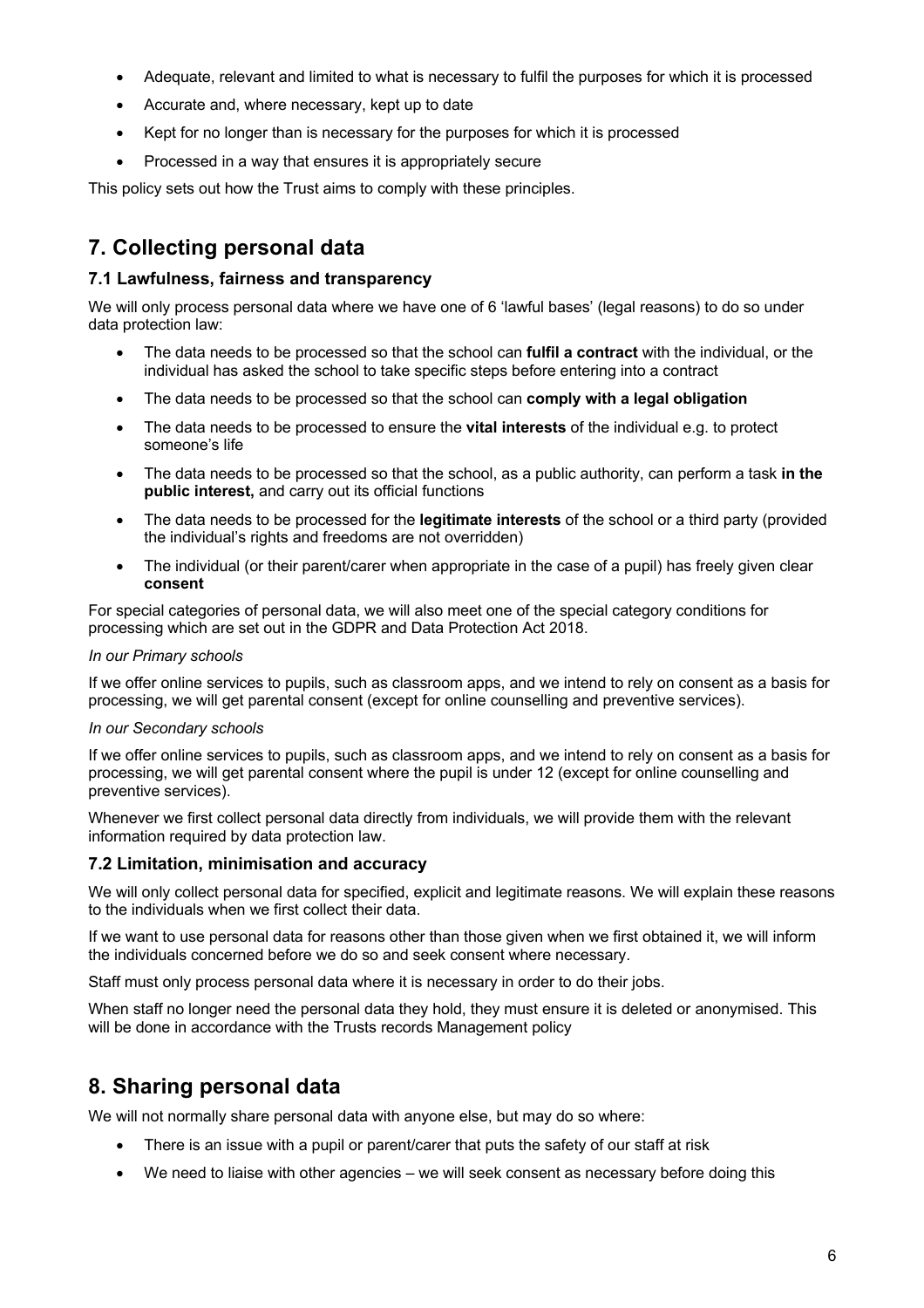- Our suppliers or contractors need data to enable us to provide services to our staff and pupils for example, IT companies. When doing this, we will:
	- $\circ$  Only appoint suppliers or contractors which can provide sufficient guarantees that they comply with data protection law
	- o Establish a data sharing agreement with the supplier or contractor, either in the contract or as a standalone agreement, to ensure the fair and lawful processing of any personal data we share (see **appendix 6 for HCAT agreement** if no agreement received from supplier)
	- o Only share data that the supplier or contractor needs to carry out their service, and information necessary to keep them safe while working with us

We will also share personal data with law enforcement and government bodies where we are legally required to do so, including for:

- The prevention or detection of crime and/or fraud
- The apprehension or prosecution of offenders
- The assessment or collection of tax owed to HMRC
- In connection with legal proceedings
- Where the disclosure is required to satisfy our safeguarding obligations
- Research and statistical purposes, as long as personal data is sufficiently anonymised or consent has been provided

We may also share personal data with emergency services and local authorities to help them to respond to an emergency situation that affects any of our pupils or staff.

Where we transfer personal data to a country or territory outside the European Economic Area, we will do so in accordance with data protection law.

### **9. Subject access requests and other rights of individuals**

#### **9.1 Subject access requests**

Individuals have a right to make a 'subject access request' to gain access to personal information that the school holds about them. This includes:

- Confirmation that their personal data is being processed
- Access to a copy of the data
- The purposes of the data processing
- The categories of personal data concerned
- Who the data has been, or will be, shared with
- How long the data will be stored for, or if this isn't possible, the criteria used to determine this period
- The source of the data, if not the individual
- Whether any automated decision-making is being applied to their data, and what the significance and consequences of this might be for the individual

Subject access requests must be submitted in writing, either by letter, email or fax to the DPO. They should include:

- Name of individual
- Correspondence address
- Contact number and email address
- Details of the information requested

If staff receive a subject access request they must immediately forward it to the DPO.

#### **See appendix 3 for a form requestors may use for their request, if guidance is required and appendix 4 Subject Access Request Receipt Form**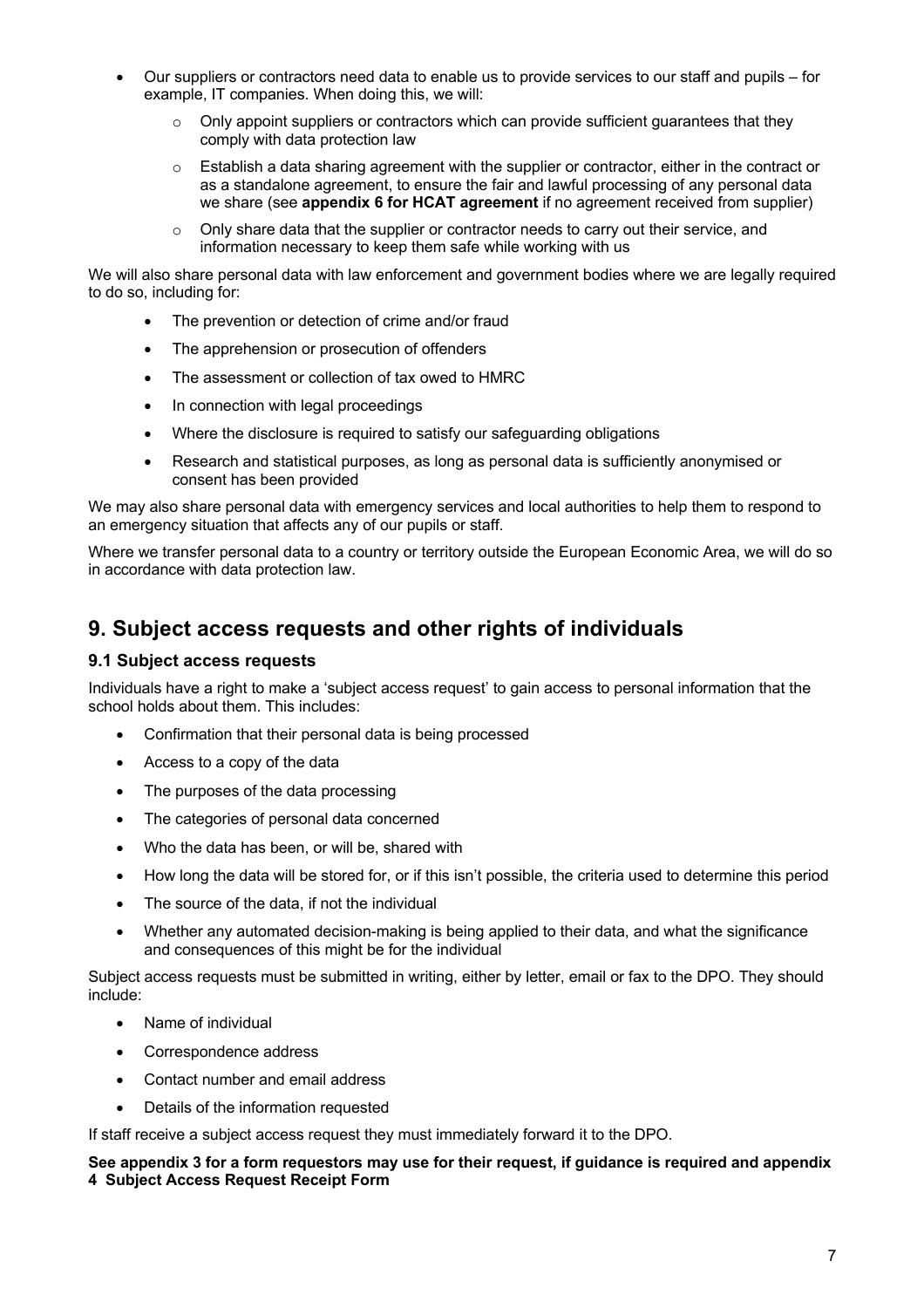#### **9.2 Children and subject access requests**

Personal data about a child belongs to that child, and not the child's parents or carers. For a parent or carer to make a subject access request with respect to their child, the child must either be unable to understand their rights and the implications of a subject access request or have given their consent.

#### *Our Primary schools*

Children below the age of 12 are generally not regarded to be mature enough to understand their rights and the implications of a subject access request. Therefore, most subject access requests from parents or carers of pupils at our school may be granted without the express permission of the pupil. This is not a rule and a pupil's ability to understand their rights will always be judged on a case-by-case basis.

#### *Our Secondary schools*

Children aged 12 and above are generally regarded to be mature enough to understand their rights and the implications of a subject access request. Therefore, most subject access requests from parents or carers of pupils at our school may not be granted without the express permission of the pupil. This is not a rule and a pupil's ability to understand their rights will always be judged on a case-by-case basis.

#### **9.3 Responding to subject access requests**

When responding to requests, we:

- May ask the individual to provide 2 forms of identification
- May contact the individual via phone to confirm the request was made
- Will respond without delay and within 1 month of receipt of the request
- Will provide the information free of charge
- May tell the individual we will comply within 3 months of receipt of the request, where a request is complex or numerous. We will inform the individual of this within 1 month, and explain why the extension is necessary

We will not disclose information if it:

- Might cause serious harm to the physical or mental health of the pupil or another individual
- Would reveal that the child is at risk of abuse, where the disclosure of that information would not be in the child's best interests
- Is contained in adoption or parental order records
- Is given to a court in proceedings concerning the child

If the request is unfounded or excessive, we may refuse to act on it, or charge a reasonable fee which takes into account administrative costs.

A request will be deemed to be unfounded or excessive if it is repetitive, or asks for further copies of the same information.

When we refuse a request, we will tell the individual why, and tell them they have the right to complain to the ICO.

#### **9.4 Other data protection rights of the individual**

In addition to the right to make a subject access request (see above), and to receive information when we are collecting their data about how we use and process it (see section 7), individuals also have the right to:

- Withdraw their consent to processing at any time
- Ask us to rectify, erase or restrict processing of their personal data, or object to the processing of it (in certain circumstances)
- Prevent use of their personal data for direct marketing
- Challenge processing which has been justified on the basis of public interest
- Request a copy of agreements under which their personal data is transferred outside of the European Economic Area
- Object to decisions based solely on automated decision making or profiling (decisions taken with no human involvement, that might negatively affect them)
- Prevent processing that is likely to cause damage or distress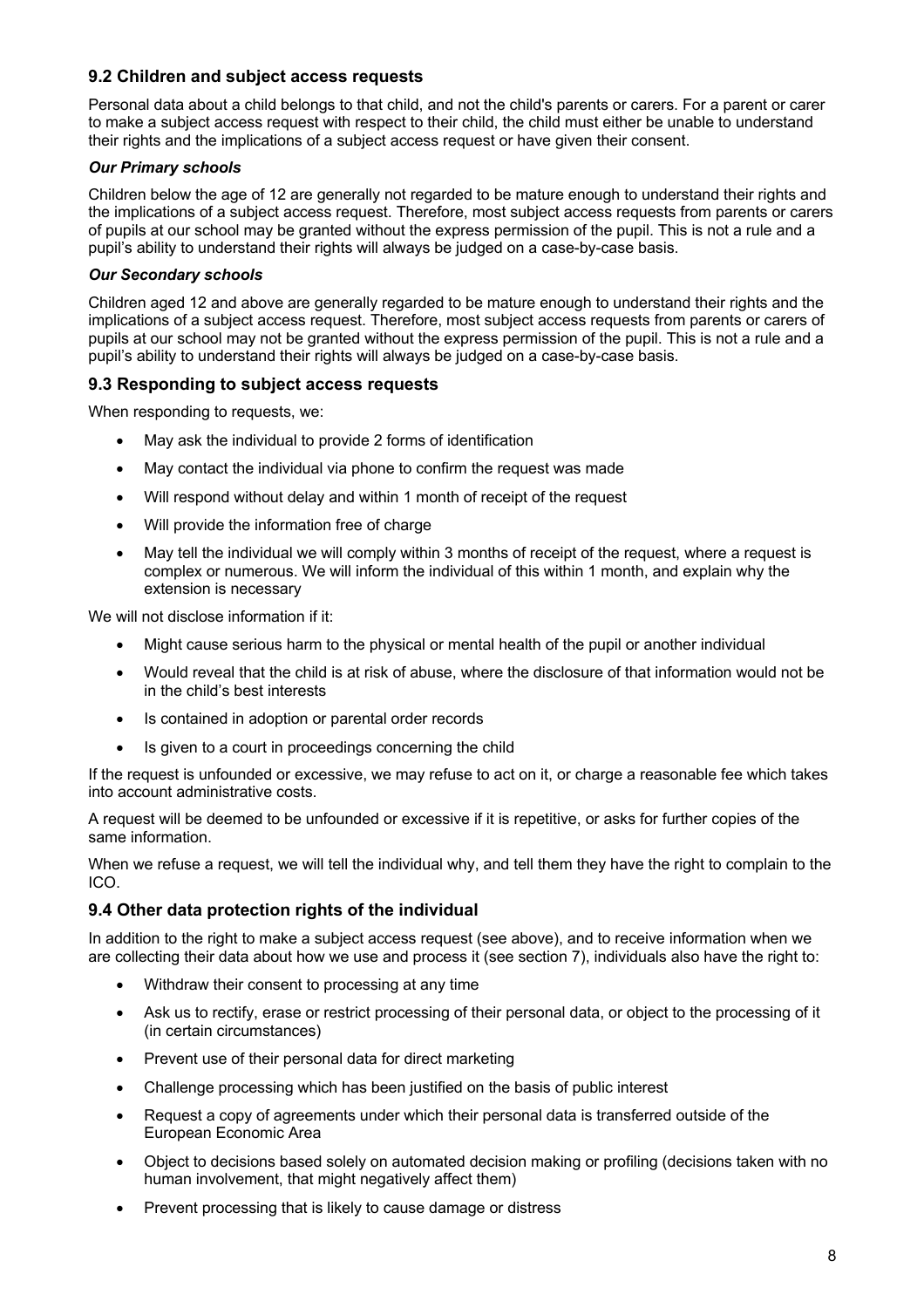- Be notified of a data breach in certain circumstances
- Make a complaint to the ICO
- Ask for their personal data to be transferred to a third party in a structured, commonly used and machine-readable format (in certain circumstances)

Individuals should submit any request to exercise these rights to the DPO. If staff receive such a request, they must immediately forward it to the DPO.

### **10. Parental requests to see the educational record**

*In our Academy Trust there is no automatic parental right of access to the educational record, but you may provide this on a case by case basis after due consideration by our staff and the DPO. Please use the subject access request form available at the school office we may make a reasonable charge for time taken and associated costs of producing.* 

### **11. Biometric recognition systems**

*The Trust may choose to implement such systems in the future after due consultation with Staff and Parents in this case the following will apply* 

Where we use pupils' biometric data as part of an automated biometric recognition system (for example, pupils use fingerprints to receive school dinners instead of paying with cash we will comply with the requirements of the Protection of Freedoms Act 2012.

Parents/carers will be notified before any biometric recognition system is put in place or before their child first takes part in it. The school will get written consent from at least one parent or carer before we take any biometric data from their child and first process it.

Parents/carers and pupils have the right to choose not to use the school's biometric system(s). We will provide alternative means of accessing the relevant services for those pupils. For example, pupils can pay for school dinners in cash at each transaction if they wish

Parents/carers and pupils can object to participation in the school's biometric recognition system(s), or withdraw consent, at any time, and we will make sure that any relevant data already captured is deleted.

As required by law, if a pupil refuses to participate in, or continue to participate in, the processing of their biometric data, we will not process that data irrespective of any consent given by the pupil's parent(s)/carer(s).

Where staff members or other adults use the school's biometric system(s), we will also obtain their consent before they first take part in it and provide alternative means of accessing the relevant service if they object. Staff and other adults can also withdraw consent at any time, and the school will delete any relevant data already captured.

# **12. CCTV**

#### *Some of our schools use CCTV in those schools the following applies.*

We use CCTV in various locations around the school site to ensure it remains safe. We will adhere to the ICO's code of practice for the use of CCTV.

We do not need to ask individuals' permission to use CCTV, but we make it clear where individuals are being recorded. Security cameras are clearly visible and accompanied by prominent signs explaining that CCTV is in use.

Any enquiries about the CCTV system should be directed to the person identified in the CCTV notice at the schools reception.

### **13. Photographs and videos**

As part of our school activities, we may take photographs and record images of individuals within our school.

*In our Primary schools*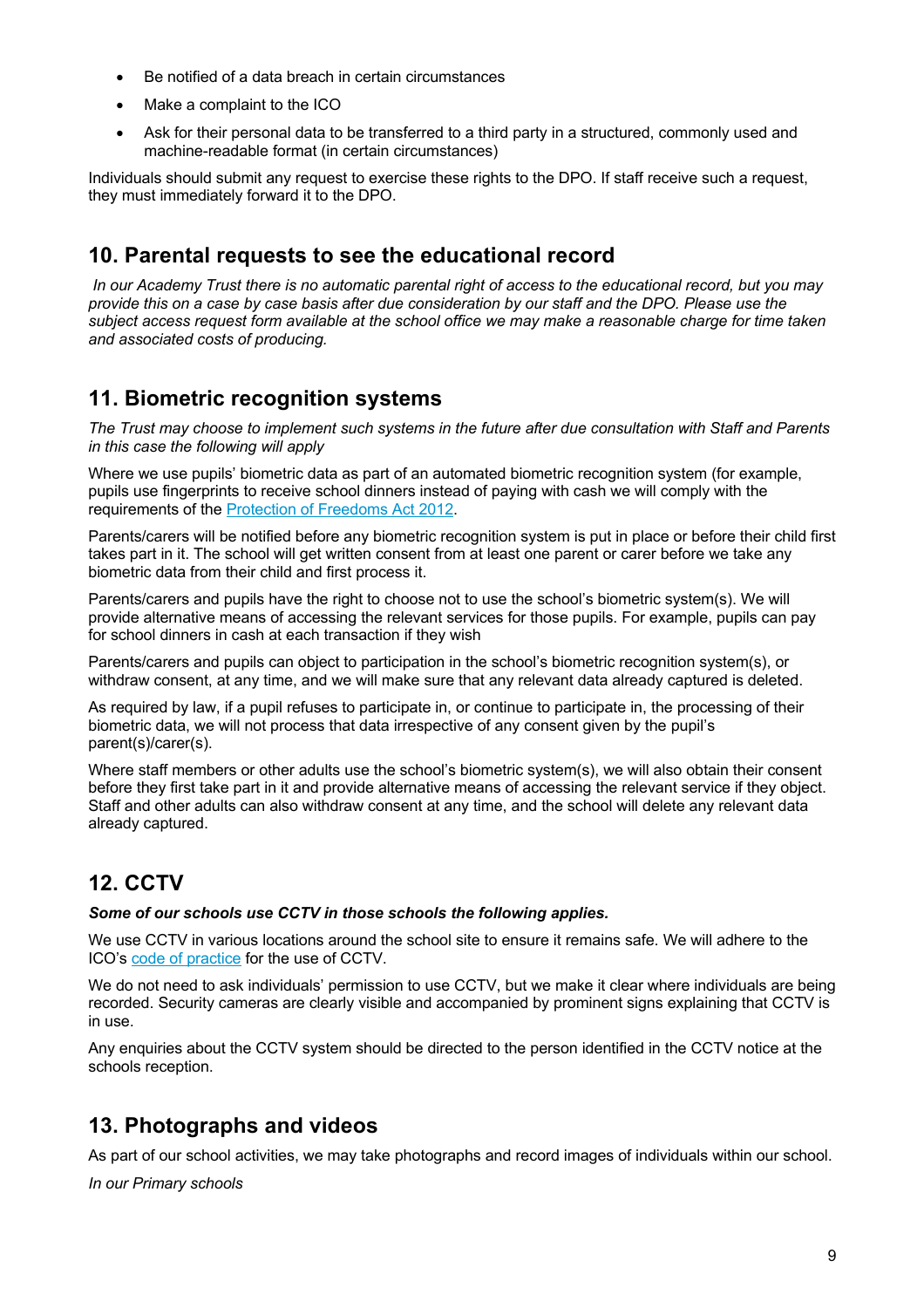We will obtain written consent from parents/carers for photographs and videos to be taken of their child for communication, marketing and promotional materials. We will clearly explain how the photograph and/or video will be used to both the parent/carer and pupil.

#### *In our Secondary schools*

We will obtain written consent from parents/carers, or pupils aged 18 and over, for photographs and videos to be taken of pupils for communication, marketing and promotional materials.

Where we need parental consent, we will clearly explain how the photograph and/or video will be used to both the parent/carer and pupil. Where we don't need parental consent, we will clearly explain to the pupil how the photograph and/or video will be used.

*The school's uses of photographs and videos for communication, marketing and promotional materials:*

Uses may include:

- Within school on notice boards and in school magazines, brochures, newsletters, etc.
- Outside of school by external agencies such as the school photographer, newspapers, campaigns
- Online on our school website or social media pages

Consent can be refused or withdrawn at any time. If consent is withdrawn, we will delete the photograph or video and not distribute it further.

When using photographs and videos in this way we will not accompany them with any other personal information about the child, to ensure they cannot be identified.

See our HCAT Code of conduct and E-Safety policy for more information on our use of photographs and videos.

### **14. Data protection by design and default**

We will put measures in place to show that we have integrated data protection into all of our data processing activities, including:

- Appointing a suitably qualified DPO, and ensuring they have the necessary resources to fulfil their duties and maintain their expert knowledge
- Only processing personal data that is necessary for each specific purpose of processing, and always in line with the data protection principles set out in relevant data protection law (see section 6)
- Completing privacy impact assessments where the school's processing of personal data presents a high risk to rights and freedoms of individuals, and when introducing new technologies (the DPO will advise on this process)
- Integrating data protection into internal documents including this policy, any related policies and privacy notices
- Regularly training members of staff on data protection law, this policy, any related policies and any other data protection matters; we will also keep a record of attendance
- Regularly conducting reviews and audits to test our privacy measures and make sure we are compliant
- Maintaining records of our processing activities, including:
	- $\circ$  For the benefit of data subjects, making available the name and contact details of our school and DPO and all information we are required to share about how we use and process their personal data (via our privacy notices **see appendix 7 part i,ii,iii**)
	- $\circ$  For all personal data that we hold, maintaining an internal record of the type of data, data subject, how and why we are using the data, any third-party recipients, how and why we are storing the data, retention periods and how we are keeping the data secure. The Trust has adopted the attached **2019 IRMS Toolkit retention** periods in **appendix 5**

### **15. Data security and storage of records**

We will protect personal data and keep it safe from unauthorised or unlawful access, alteration, processing or disclosure, and against accidental or unlawful loss, destruction or damage.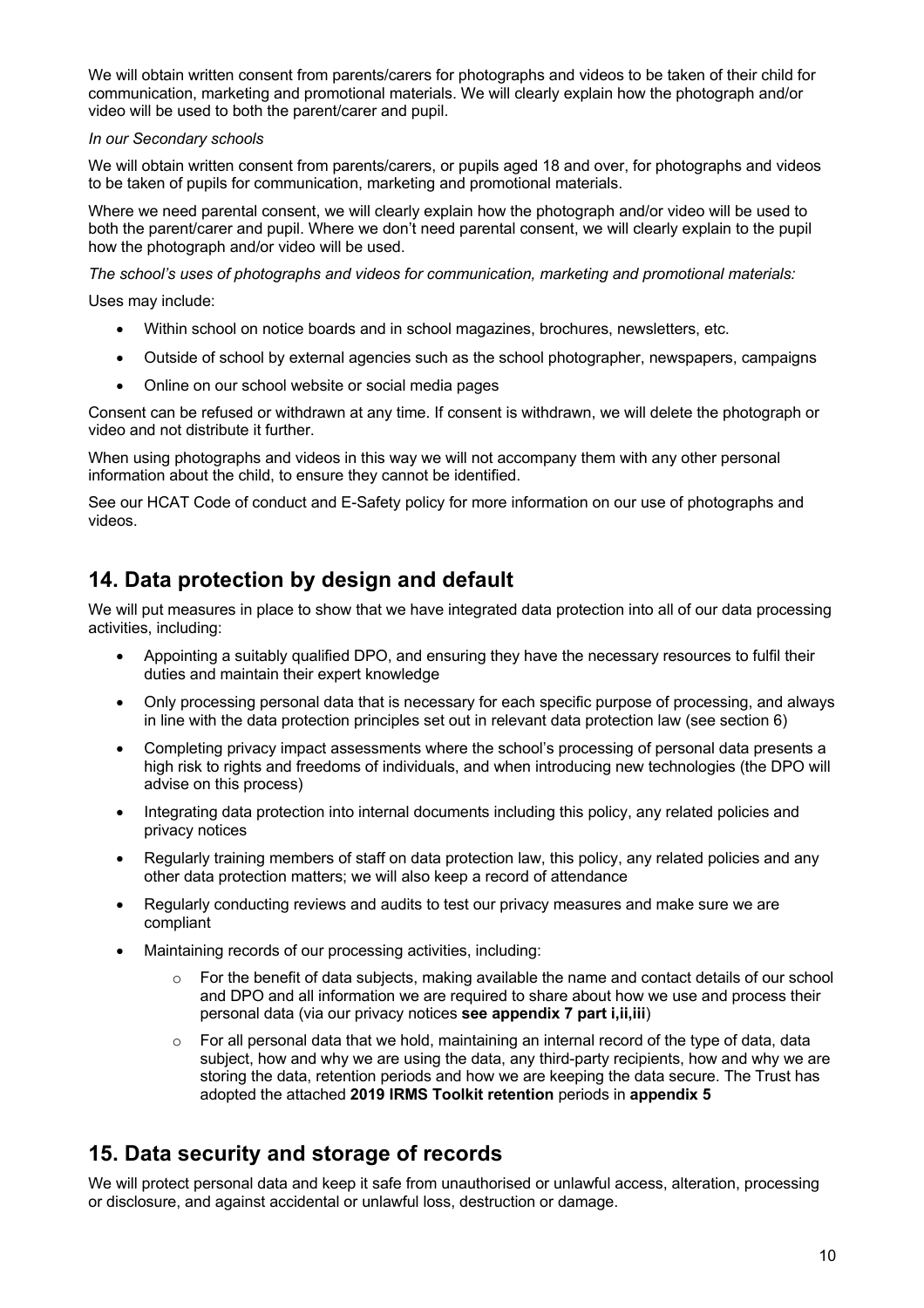In particular:

- Paper-based records and portable electronic devices, such as laptops and hard drives that contain personal data are kept under lock and key when not in use
- Papers containing confidential personal data must not be left on office and classroom desks, on staffroom tables, pinned to notice/display boards, or left anywhere else where there is general access
- Where personal information needs to be taken off site, staff must sign it in and out from the school office
- Passwords that are at least 8 characters long containing letters and numbers are used to access school computers, laptops and other electronic devices. Staff and pupils are reminded to change their passwords at regular intervals
- Encryption software is used to protect all portable devices and removable media, such as laptops and USB devices
- Staff, pupils or governors who store personal information on their personal devices are expected to follow the same security procedures as for school-owned equipment E safety policy and HCAT Code of Conduct
- Where we need to share personal data with a third party, we carry out due diligence and take reasonable steps to ensure it is stored securely and adequately protected (see section 8)

# **16. Disposal of records**

Personal data that is no longer needed will be disposed of securely. Personal data that has become inaccurate or out of date will also be disposed of securely, where we cannot or do not need to rectify or update it.

For example, we will shred or incinerate paper-based records, and overwrite or delete electronic files. We may also use a third party to safely dispose of records on the school's behalf. If we do so, we will require the third party to provide sufficient guarantees that it complies with data protection law.

# **17. Personal data breaches**

The Trust will make all reasonable endeavors to ensure that there are no personal data breaches.

In the unlikely event of a suspected data breach, we will follow the procedure set out in **appendix 1**.

When appropriate, we will report the data breach to the ICO within 72 hours. Such breaches in a school context may include, but are not limited to:

- A non-anonymised dataset being published on the school website which shows the exam results of pupils eligible for the pupil premium
- Safeguarding information being made available to an unauthorised person
- The theft of a school laptop containing non-encrypted personal data about pupils

# **18. Training**

All staff and governors are provided with data protection training as part of their induction process.

Data protection will also form part of continuing professional development, where changes to legislation, guidance or the Trust's processes make it necessary.

### **19. Monitoring arrangements**

The DPO is responsible for monitoring and reviewing this policy.

This policy will be reviewed and updated if necessary when the Data Protection Bill receives royal assent and becomes law (as the Data Protection Act 2018) – if any changes are made to the bill that affect our Trust's practice. Otherwise, or from then on, this policy will be reviewed **every 3 years** and shared with the full governing board.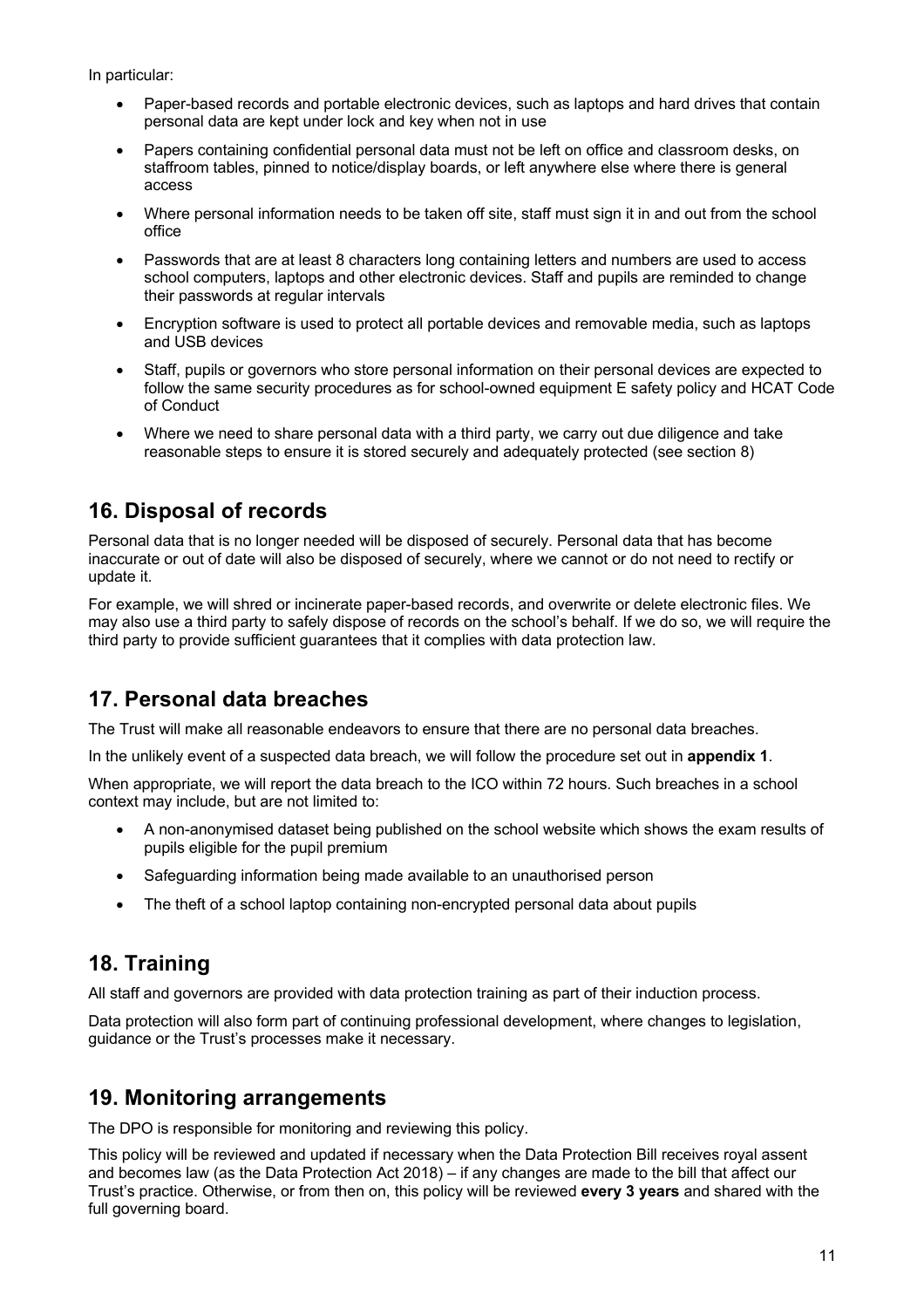# **20. Links with other policies**

This data protection policy is linked to our:

- Freedom of information publication scheme
- E safety policy
- Child Protection Policy
- HCAT Code of Conduct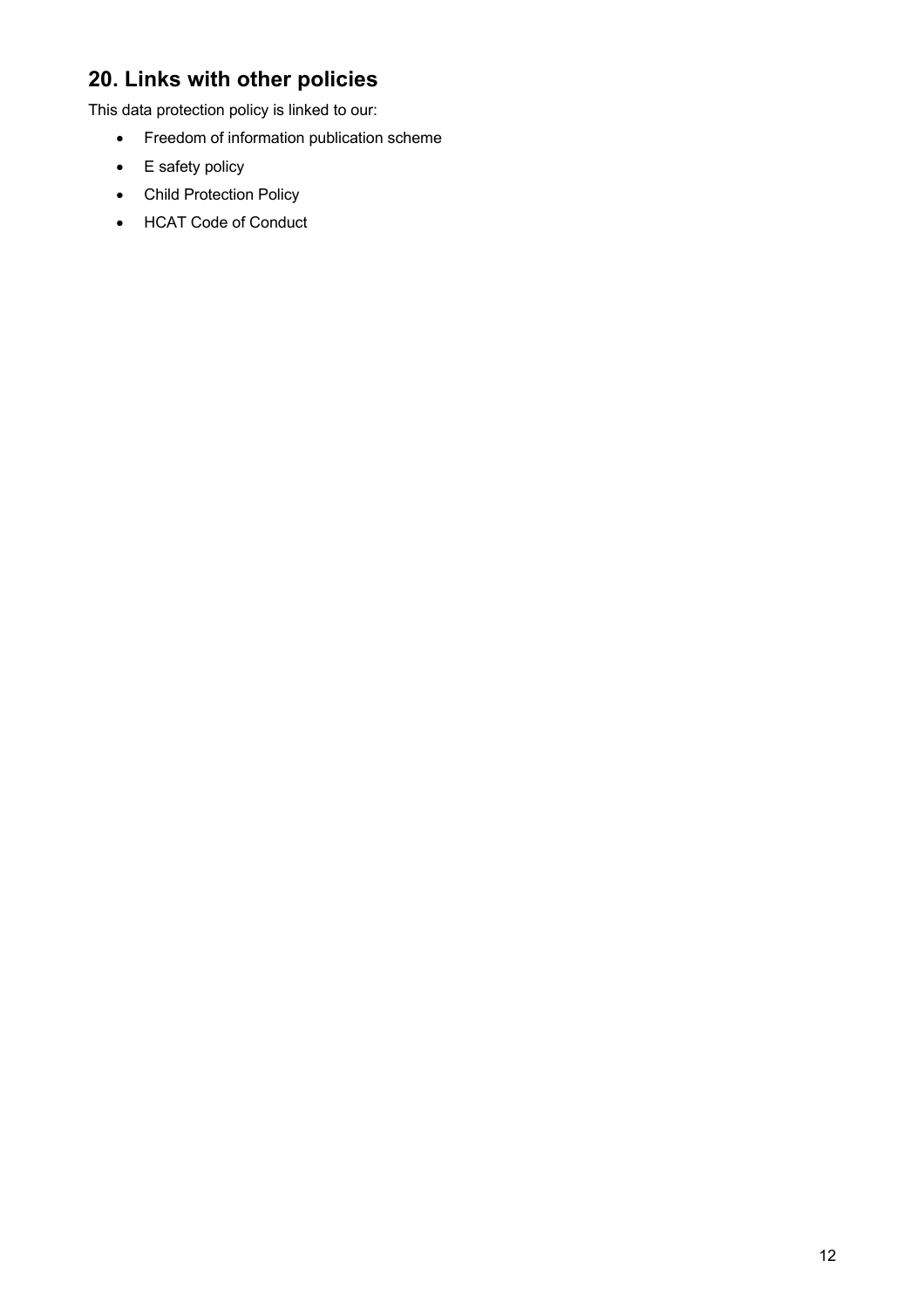# **Appendix 1: Personal data breach procedure**

This procedure is based on guidance on personal data breaches produced by the ICO.

- On finding or causing a breach, or potential breach, the staff member or data processor must immediately notify the DPO, see attached Data Breach form for the information and process to be followed.
- The DPO will investigate the report and determine whether a breach has occurred. To decide, the DPO will consider whether personal data has been accidentally or unlawfully:
	- o Lost
	- o Stolen
	- o Destroyed
	- o Altered
	- o Disclosed or made available where it should not have been
	- o Made available to unauthorised people
- The DPO will alert the CEO and the Chair of Trustees
- The DPO will make all reasonable efforts to contain and minimise the impact of the breach, assisted by relevant staff members or data processors where necessary. (Actions relevant to specific data types are set out at the end of this procedure)
- The DPO will assess the potential consequences, based on how serious they are, and how likely they are to happen
- The DPO will work out whether the breach must be reported to the ICO. This must be judged on a case-by-case basis. To decide, the DPO will consider whether the breach is likely to negatively affect people's rights and freedoms, and cause them any physical, material or non-material damage (e.g. emotional distress), including through:
	- o Loss of control over their data
	- o Discrimination
	- o Identify theft or fraud
	- o Financial loss
	- o Unauthorised reversal of pseudonymisation (for example, key-coding)
	- o Damage to reputation
	- o Loss of confidentiality
	- o Any other significant economic or social disadvantage to the individual(s) concerned

If it's likely that there will be a risk to people's rights and freedoms, the DPO must notify the ICO.

- The DPO will document the decision (either way), in case it is challenged at a later date by the ICO or an individual affected by the breach. Documented decisions are stored in a secure area on the Trust 365 network
- Where the ICO must be notified, the DPO will do this via the 'report a breach' page of the ICO website within 72 hours. As required, the DPO will set out:
	- $\circ$  A description of the nature of the personal data breach including, where possible:
		- § The categories and approximate number of individuals concerned
		- The categories and approximate number of personal data records concerned
	- o The name and contact details of the DPO
	- o A description of the likely consequences of the personal data breach
	- $\circ$  A description of the measures that have been, or will be taken, to deal with the breach and mitigate any possible adverse effects on the individual(s) concerned
- If all the above details are not yet known, the DPO will report as much as they can within 72 hours. The report will explain that there is a delay, the reasons why, and when the DPO expects to have further information. The DPO will submit the remaining information as soon as possible